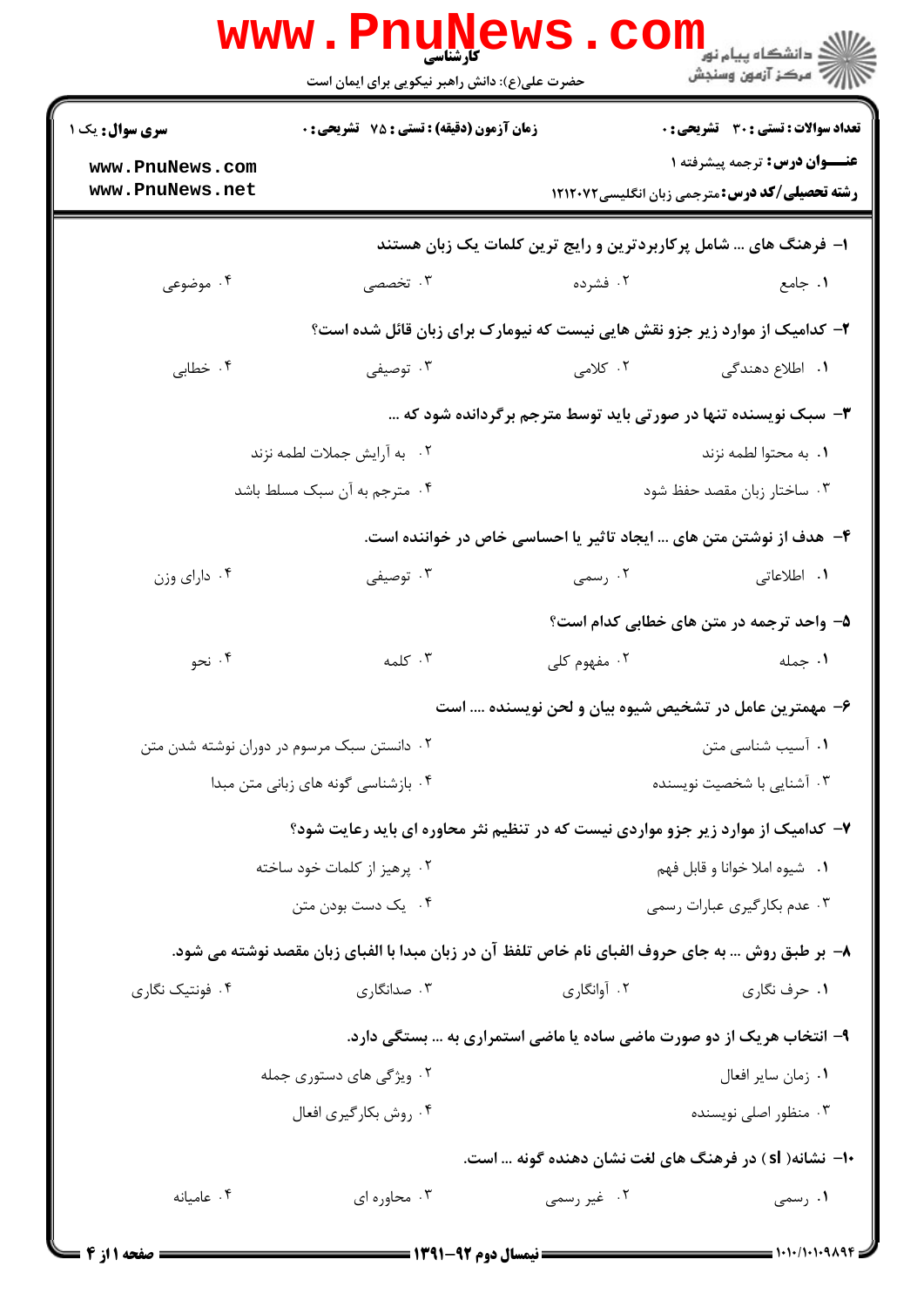| <b>سری سوال : ۱ یک</b>                                      | <b>زمان آزمون (دقیقه) : تستی : 75 ٪ تشریحی : 0</b>            | تعداد سوالات : تستى : 30 - تشريحي : 0                          |
|-------------------------------------------------------------|---------------------------------------------------------------|----------------------------------------------------------------|
| www.PnuNews.com                                             |                                                               | <b>عنــوان درس:</b> ترجمه پیشرفته ۱                            |
| www.PnuNews.net                                             |                                                               | <b>رشته تحصیلی/کد درس: مترجمی زبان انگلیسی/۱۲۱۲۰۷۲</b>         |
|                                                             |                                                               | کدام گزینه می تواند ترجمه صحیح جمله های ۱۱ تا ۱۷ زیر باشد      |
| 11-He looked across the table, at the other bed.            |                                                               |                                                                |
| از این طرف میز به تخت دیگر نگاه کرد <b>1</b> ۰              |                                                               | از روی میز به تخت دیگر نگاه کرد 2.                             |
| از ورای میز به تخت دیگر نگاه کرد 3.                         |                                                               | از عرض میز به تخت کناری نگاه کرد 4.                            |
| 12-That's what I used to tell him.                          |                                                               |                                                                |
| من هم عادت داشتم همیشه همین را بهش بگویم <sup>1</sup> ۰     |                                                               | من هم بر طبق عادت همين را به او گفتم 2.                        |
| من هم همیشه همین را بهش می گفتم .3                          |                                                               | من هم عادت گفتن همین چیز را به او داشتم <sup>۹۰</sup> ۰        |
|                                                             | 13-Coleridge is said to have been influenced by wordsworth    |                                                                |
| گفته میشود که کالریج تحت تاثیر وردزورت بوده است  • <b>1</b> |                                                               |                                                                |
| می گویند کالریج تحت تاثیر وردزورث بوده است <sup>.2</sup>    |                                                               |                                                                |
|                                                             | اينطور گفته شده است كه  كالريج تحت تاثير وردزورث بوده است  .3 |                                                                |
| كالريج تحت تاثير وردزورث بوده است 4.                        |                                                               |                                                                |
| 14-We do not expect to see such things                      |                                                               |                                                                |
| انتظار نداريم چنين چيزهايي ببينيم 1.                        |                                                               | ما انتظار نداريم چنين چيزهايي ببينيم 2.                        |
| انتظار نميرود كه ما چننين چيزهايي ببينيم   .3               |                                                               | ما انتظار ديدن چنين چيزهايي را نداريم <sup>4</sup> ۰           |
| $-10$ Ensure that the hand brake is applied.                |                                                               |                                                                |
| باید ترمز دستی کشیده شده باشد <sup>۱</sup> ۰                |                                                               | مطمئن باشید ترمزدستی بکار گرفته شده است <sup>۲</sup> ۰         |
| دقت کنید ترمزدست <i>ی</i> کشیده شده باشد <sup>۳</sup> ۰     |                                                               | ترمزدستی باید با اطمینان به بالا کشیده شده باشد <sup>۴</sup> ۰ |
| $-1\hat{r}$ The depths and the colors                       |                                                               |                                                                |
| ژرفاها و <sub>د</sub> نگ های آنها <sup>۱</sup> ۰            |                                                               | آن ژرفاها و <sub>ر</sub> نگ <sup>۲</sup> ۰                     |
| $\cdot^7$ او رنگ ها $\cdot$                                 |                                                               | $\cdot^{\mathfrak{e}}$ زرفاها و رنگ ها                         |
| $-1$ <sup>V</sup> Rain tapped against the glass             |                                                               |                                                                |
| باران پشت شیشه میخورد <sup>۱</sup> ۰                        |                                                               | باران روی شیشه میخورد <sup>۲</sup> ۰                           |
| باران به شیشه می خورد ۳.                                    |                                                               | باران به روی شیشه می ریخت <sup>۴</sup> ۰                       |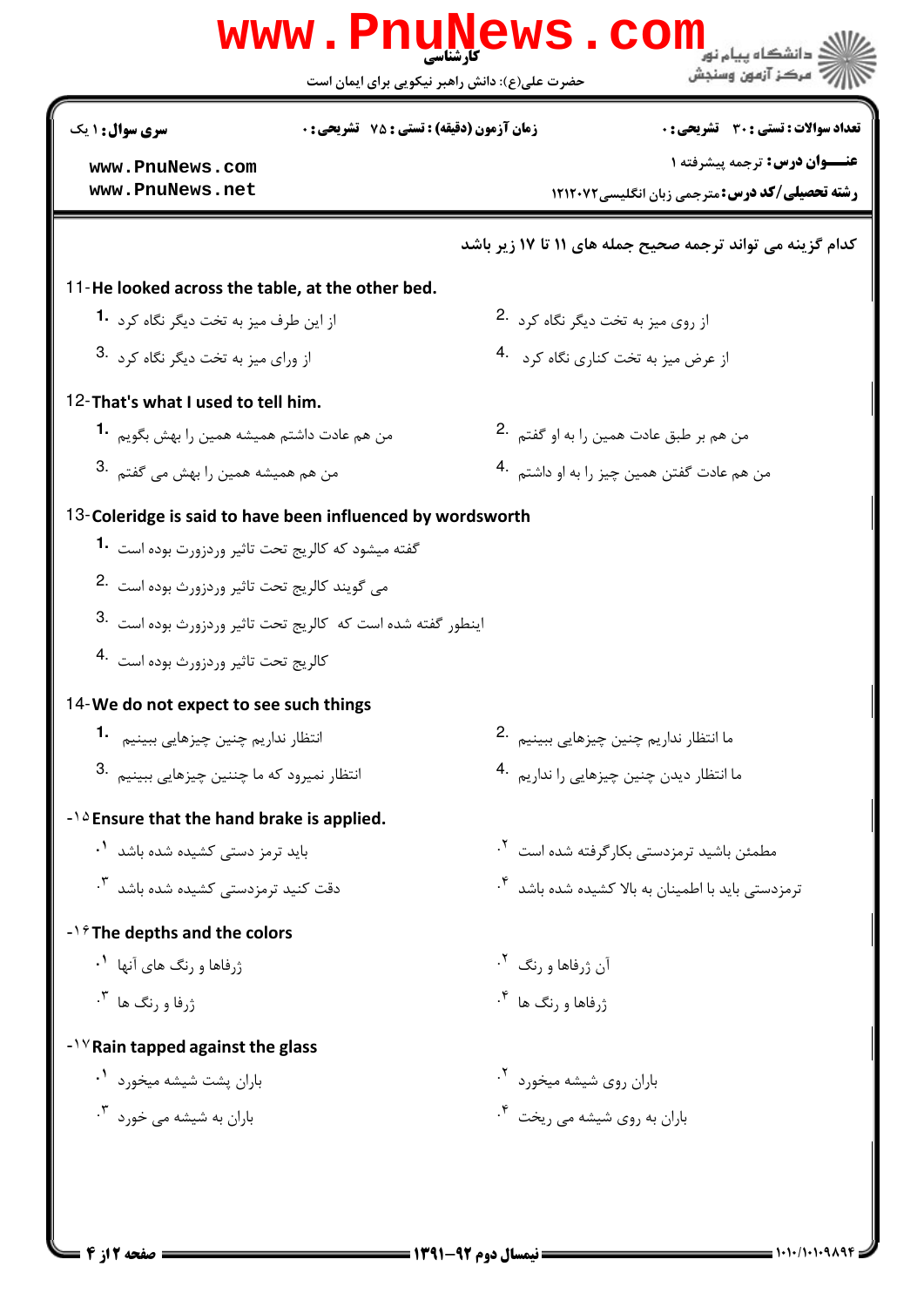|                                    | <b>WWW.PNUN</b><br>کارشناسی<br>حضرت علی(ع): دانش راهبر نیکویی برای ایمان است                           |               | <mark>ڪ</mark> دانشگاه پيام نور<br>أزاز آن مرکز آزمون وسنجش                                     |  |
|------------------------------------|--------------------------------------------------------------------------------------------------------|---------------|-------------------------------------------------------------------------------------------------|--|
| <b>سری سوال : ۱ یک</b>             | <b>زمان آزمون (دقیقه) : تستی : 75 تشریحی : 0</b>                                                       |               | <b>تعداد سوالات : تستی : 30 ٪ تشریحی : 0</b>                                                    |  |
| www.PnuNews.com<br>www.PnuNews.net |                                                                                                        |               | <b>عنــوان درس:</b> ترجمه پیشرفته ۱<br><b>رشته تحصیلی/کد درس:</b> مترجمی زبان انگلیسی۱۲۱۲۰۷۲    |  |
|                                    |                                                                                                        |               | ۱۸− ترجمه as در جمله زیر در کدام گزینه آمده است؟<br>As adults, we enjoy certain social rights.  |  |
|                                    | ٠١. به عنوان افراد بالغ از حقوق اجتماعي معيني برخورداريم                                               |               |                                                                                                 |  |
|                                    | ٠٢ در مقام افراد بالغ از حقوق اجتماعي معيني برخورداريم                                                 |               |                                                                                                 |  |
|                                    |                                                                                                        |               | ۰۳ از دیدگاه افراد بالغ از حقوق اجتماعی معینی برخورداریم                                        |  |
|                                    |                                                                                                        |               | ۰۴ نظر به اینکه افراد بالغی هستیم از حقوق اجتماعی معینی برخورداریم                              |  |
|                                    |                                                                                                        |               | 1۹– بارزترین نمونه متن توصیفی متن … است.                                                        |  |
| ۰۴ داستانی                         | ۰۳ غیر فنی                                                                                             | ۲. ادبی       | ۰۱ شاعرانه                                                                                      |  |
|                                    |                                                                                                        |               | <b>۲۰</b> - ترجمه از نظر … به دو شیوه معنایی و ارتباطی تقسیم می شود.                            |  |
| ۰۴ کت فورد                         | ۰۳ نیومارک                                                                                             | ۰۲ وردزورت    | ۰۱ سوسور                                                                                        |  |
|                                    |                                                                                                        |               | ۲۱− نوشتن  shew به جای  show نشان می دهد که ما با یک متن … مواجه هستیم.                         |  |
| ۰۴ ادبی                            | ۰۳ عامیانه                                                                                             | ۲. قدیمی      | ۰۱ محاوره ای                                                                                    |  |
|                                    | ۲۲– هرگاه یک کلمه یا عبارت در فرهنگ یک زبانه انگلیسی فاقد نشانه گونه زبانی باشد آن کلمه به … تعلق دارد |               |                                                                                                 |  |
| ۰۴ زبان رسمي                       | ۰۳ ذهنيت غالب افراد                                                                                    | ۰۲ دانش عمومی | ۰۱ فرهنگ عامه                                                                                   |  |
|                                    |                                                                                                        |               | <b>۲۳</b> - ترجمه عنوان در آثار ادبی میتواند به صورت  انجام شود                                 |  |
| ۰۴ الف و ج                         | ۰۳ مفهومی                                                                                              | ۰۲ معنایی     | ٠١. لفظ به لفظ                                                                                  |  |
|                                    |                                                                                                        |               | ۲۴– مهمترین ابزار کار مترجم … است.                                                              |  |
| ۰۴ تجربه                           | ۰۳ فرهنگ                                                                                               | ۰۲ دانش لغوی  | ۰۱ دانش گرامری                                                                                  |  |
|                                    |                                                                                                        |               | <mark>۲۵</mark> - در ترجمه عبارت <b>used to + verb غالبا می توان از … در فارسی استفاده کرد.</b> |  |
| ۰۴ ماضی بعید                       | ۰۳ ماضی نقلی                                                                                           | ۰۲ ماضی ساده  | ۰۱ ماضي استمراري                                                                                |  |
|                                    |                                                                                                        |               | ۲۶– در هنگام ترجمه                                                                              |  |
|                                    | ۰۲ گاها میتوان وجهه مجهول را به معلوم تبدیل کرد                                                        |               | ۰۱ هیچگاه نمیتوان وجهه مجهول را به معلوم تبدیل کرد                                              |  |
|                                    | ۰۴ وجه مجهول قابل حذف شدن است                                                                          |               | ٠٣ وجه مجهول غالبا معادل دقيقي ندارد                                                            |  |
|                                    |                                                                                                        |               |                                                                                                 |  |